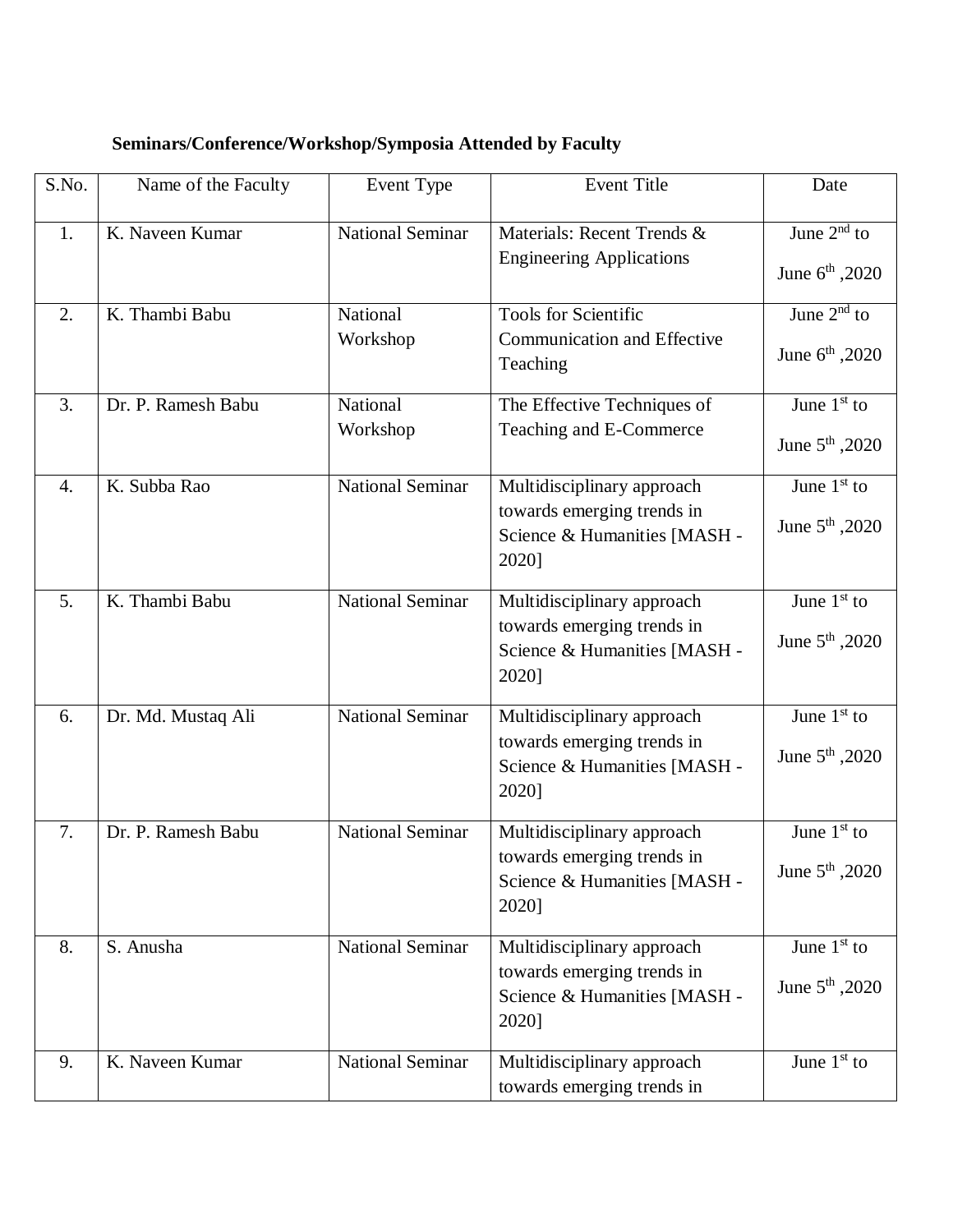|     |                     |                         | Science & Humanities [MASH -<br>2020]                                     | June 5 <sup>th</sup> , 2020                            |
|-----|---------------------|-------------------------|---------------------------------------------------------------------------|--------------------------------------------------------|
| 10. | Dr. R. Vijay        | <b>National Seminar</b> | Advanced NDT Techniques &<br>Applications in Industry                     | May $25^{\text{th}}$ to<br>May 29th , 2020             |
| 11. | S. Anusha           | <b>National Seminar</b> | Advanced NDT Techniques &<br>Applications in Industry                     | May $25^{\text{th}}$ to<br>May 29th , 2020             |
| 12. | Dr. P. Ramesh Babu  | <b>National Seminar</b> | Advanced NDT Techniques &<br>Applications in Industry                     | May $25^{\text{th}}$ to<br>May 29th , 2020             |
| 13. | Mr. K. Naveen Kumar | National<br>Workshop    | Life Cycle Analysis for<br>Sustainability                                 | May $27th$ to<br>May 31st, 2020                        |
| 14. | Mr. K. Naveen Kumar | National<br>Workshop    | <b>Cyber Security</b>                                                     | May $23^{\text{rd}}$ to<br>May 27 <sup>th</sup> , 2020 |
| 15. | Dr. Md. Mustaq Ali  | National<br>Workshop    | Artificial Intelligence                                                   | May $22nd$ to<br>May 26 <sup>th</sup> , 2020           |
| 16. | K. Thambi Babu      | <b>National Seminar</b> | Possessing the two Wardrobes:<br>Communication and Writing                | May $25^{\text{th}}$ to<br>May 31st ,2020              |
| 17. | K. Thambi Babu      | National<br>Workshop    | <b>Introduction to Data Science</b>                                       | May $18th$ to<br>May $22nd$<br>,2020                   |
| 18. | R. Simhachalam      | National<br>Workshop    | <b>Introduction to Data Science</b>                                       | May $18^{\text{th}}$ to<br>May $22nd$<br>,2020         |
| 19. | K. Naveen Kumar     | National Seminar        | The Use of Virtual Physics Labs<br>- Creating Next Generation<br>Teachers | May $20^{th}$ to<br>May $24^{\text{th}}$ , 2020        |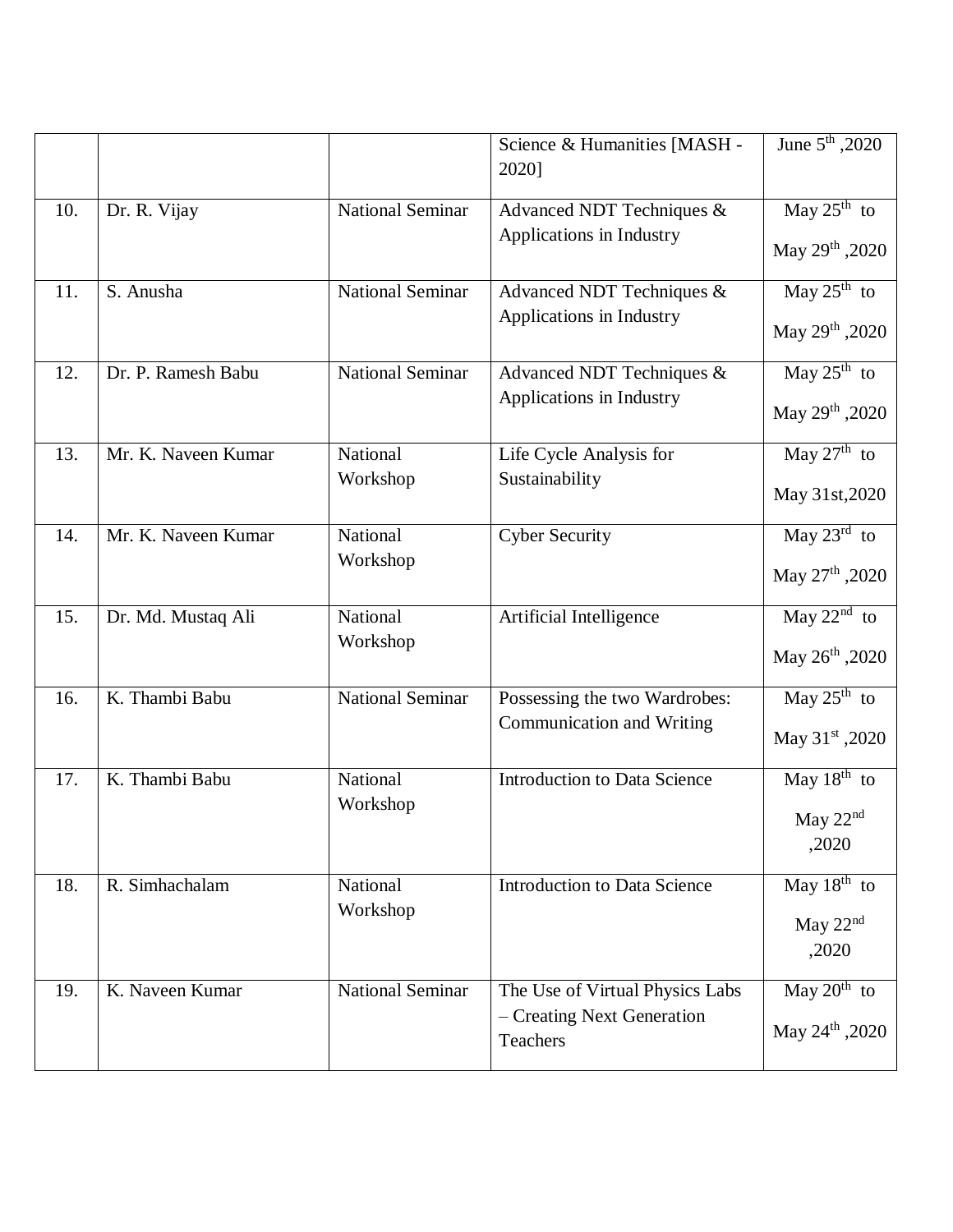| 20. | S. Anusha             | <b>National Seminar</b>       | The Use of Virtual Physics Labs<br>- Creating Next Generation<br>Teachers                              | May $20th$ to<br>May $24^{\text{th}}$ , 2020      |
|-----|-----------------------|-------------------------------|--------------------------------------------------------------------------------------------------------|---------------------------------------------------|
| 21. | Dr. P. Ramesh Babu    | <b>National Seminar</b>       | The Use of Virtual Physics Labs<br>- Creating Next Generation<br>Teachers                              | May $20th$ to<br>May $24^{\text{th}}$ , 2020      |
| 22. | Dr. R. Vijay          | <b>National Seminar</b>       | The Use of Virtual Physics Labs<br>- Creating Next Generation<br>Teachers                              | May $20^{th}$ to<br>May 24th , 2020               |
| 23. | Mr. P. Thirupathi Rao | National<br>Workshop          | <b>Online Teaching Learning</b><br>Methods                                                             | May $18th$ to<br>May $22nd$<br>,2020              |
| 24. | Dr. P. Ramesh Babu    | National<br>Workshop          | <b>Innovation to Academicians</b>                                                                      | May $11^{th}$ to<br>May 16th , 2020               |
| 25. | P. Ramesh babu        | National<br>Workshop          | Modern pedagogical Techniques<br>and Creative Problem Solving                                          | April $15^{\text{th}}$ -<br>17 <sup>th</sup> 2019 |
| 26. | K. Naveen Kumar       | One Day National<br>Seminar   | <b>Recent Advances in Material</b><br>Sciences                                                         | 14 <sup>th</sup> February,<br>2019                |
| 27. | Md.Mustaq Ali         | <b>National Seminar</b>       | <b>Recent Trends on Mathematical</b><br>Sciences and its Applications<br>[RTMSA-2019]                  | $24^{th}$ & $25^{th}$<br>January, 2019            |
| 28. | Dr. R. Vijay          | One week National<br>workshop | <b>Applications of Radiation</b><br>and Radioisotopes in Industry and<br>Material Science [ARRIM-2018] | November $26th$<br>$-30^{th}$ , 2018              |
| 29. | Dr. P. Ramesh Babu    | One week National<br>workshop | <b>Applications of Radiation</b><br>and Radioisotopes in Industry and<br>Material Science [ARRIM-2018] | November $26th$<br>$-30^{th}$ , 2018              |
| 30. | Dr. M. Revathi Devi   | National                      | <b>ESL Class rooms</b>                                                                                 | 21, August,                                       |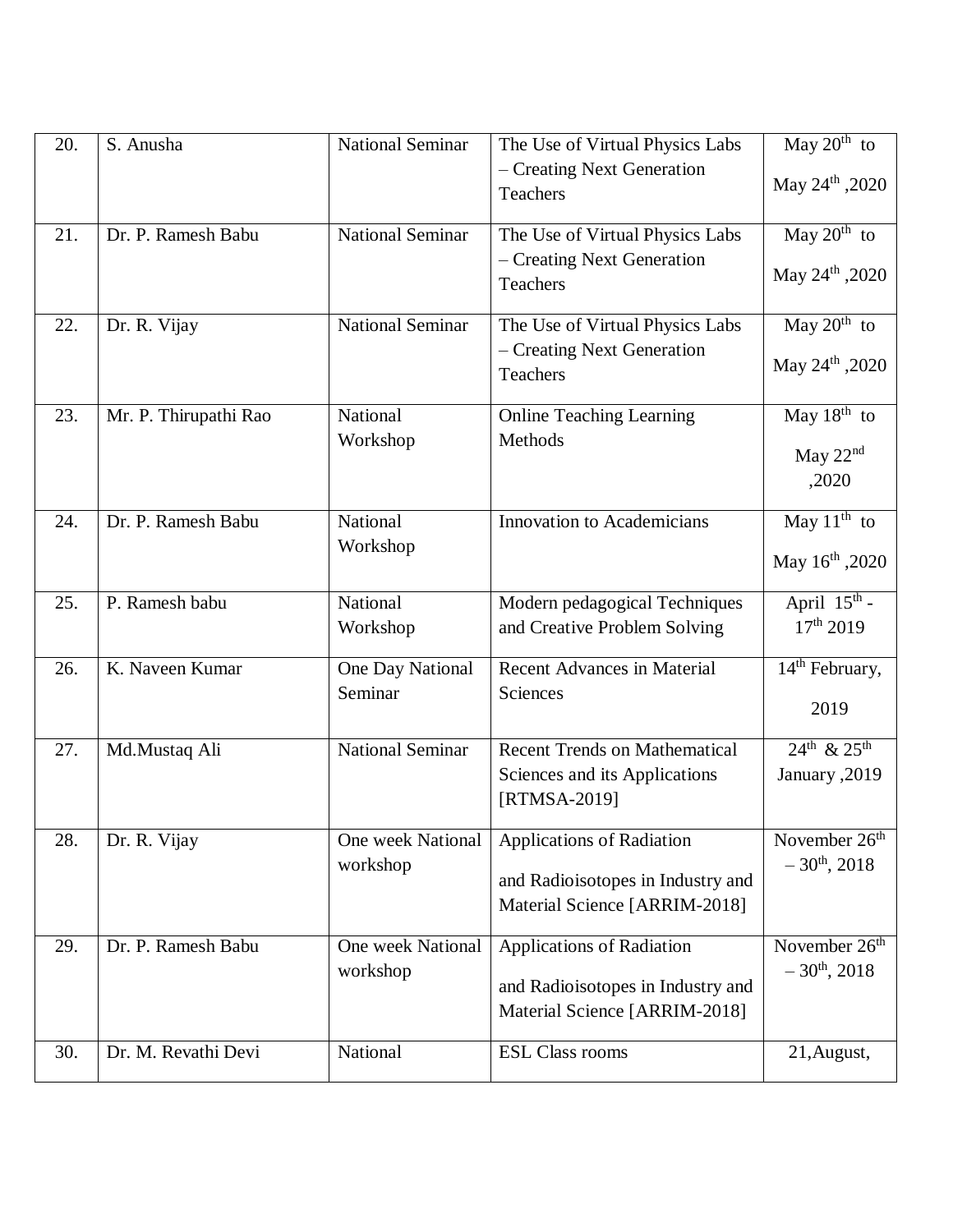|     |                     | Workshop                |                                                                                                     | 2018                                          |
|-----|---------------------|-------------------------|-----------------------------------------------------------------------------------------------------|-----------------------------------------------|
| 31. | K. Tambi Babu       | Seminar                 | Rise of Indian Literature and the<br>Global World                                                   | $14th - 16th$ Mar<br>2018                     |
| 32. | Prof. B.N Srinivas  | <b>National Seminar</b> | Recent Trends in catalysis application                                                              | $13^{th} - 14^{th}$<br>Feb2018                |
| 33. | Dr. M. Revathi Devi | National workshop       | Translation and short stories                                                                       | Jan20-25,<br>2018.                            |
| 34. | K. Tambi Babu       | Seminar                 | UGC Seminar on Celebrating the<br>Ancient/contemporary Wisdom<br>of Fourth World                    | $14^{th} - 16^{th}$ Dec<br>2017               |
| 35. | K. Tambi Babu       | Seminar                 | The International Seminar on<br>Recreating Spaces: Language,<br><b>Culture and Gender Issues</b>    | $8^{th} - 9^{th}$ Dec<br>2017                 |
| 36. | K. Tambi Babu       | Conference              | Innovations and Research in Arts,<br>Culture, Literature, Languages,<br>Philosophy and Spirituality | $9th$ Dec 2017                                |
| 37. | Dr. P. Ramesh Babu  | <b>National Seminar</b> | Physics and Chemistry of Non-<br><b>Crystalline Materials</b><br>[PCNCM-2017]                       | $1st$ & $2nd$<br>December,<br>2017            |
| 38. | Dr. R. Vijay        | <b>National Seminar</b> | Physics and Chemistry of Non-<br><b>Crystalline Materials</b><br>[PCNCM-2017]                       | $1st$ & $2nd$<br>December,<br>2017            |
| 39. | Dr.V. SriHari Babu  | National<br>Conference  | <b>Essence of Mathematics and</b><br>Engineering<br>Applications[EMEA17]                            | $17^{th}$ & 18 <sup>th</sup><br>November, 201 |
| 40. | Dr. M. Revathi Devi | National workshop       | <b>English Accent Training</b>                                                                      | $25^{th}$ Nov., 2017                          |
| 41. | K. Tambi Babu       | Seminar                 | Resistance and Rebellion in Dalit<br>and African-American Literature                                | Apr $12^{th} - 13^{th}$<br>2017               |
| 42. | T Anil Kumar        | <b>National Seminar</b> | <b>Recent Trends in Chemical</b><br>Speciation, Kinetics and                                        | $3^{\text{rd}}$ & 4 <sup>th</sup>             |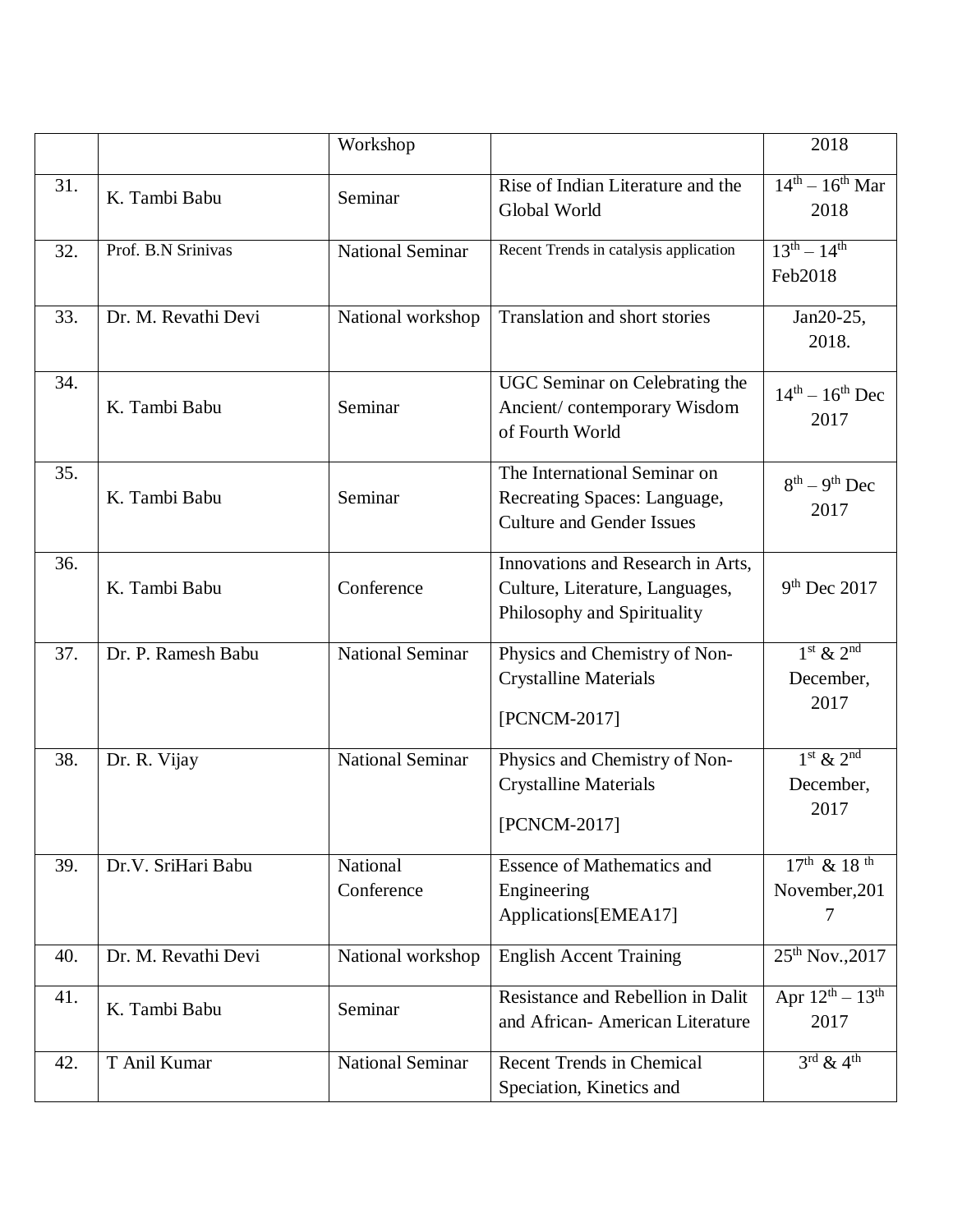|     |                         |                                      | Nanomaterials [RTCSKN-2017]                                                | March, 2017                          |
|-----|-------------------------|--------------------------------------|----------------------------------------------------------------------------|--------------------------------------|
| 43. | Dr. A Madana Mohana Rao | <b>National Seminar</b>              | <b>Qualty Assurance in Higher</b><br><b>Education Institutions [QAHEI-</b> | $27^{th} - 28^{th}$<br>January, 2017 |
|     |                         |                                      | 2017]                                                                      |                                      |
| 44. | Dr. P. Ramesh Babu      | One Day National<br>Seminar          | Material Science and Technology                                            | 19 <sup>th</sup><br>November,        |
|     |                         |                                      | [NAMASTE-2016]                                                             | 2016                                 |
| 45. | Dr. R. Vijay            | One Day National                     | Material Science and Technology                                            | 19 <sup>th</sup>                     |
|     |                         | Seminar                              | [NAMASTE-2016]                                                             | November,<br>2016                    |
| 46. | T Anil Kumar            | <b>National Seminar</b>              | 2 <sup>nd</sup> Andhra Pradesh Science                                     | $7th - 9th$                          |
|     |                         |                                      | congress                                                                   | November,<br>2016                    |
| 47. | T Anil Kumar            | International<br>Seminar             | Biomass-sustainable solutions on                                           | $22^{th}$                            |
|     |                         |                                      | Energy, Chemicals & Industrial<br>materials                                | September,<br>2016                   |
|     | T Anil Kumar            | A Two Day<br><b>National Seminar</b> | Advances In The Synthesis Of<br>Nanomaterials And Their Multi              | $14^{th}$ & $15^{th}$                |
| 48. |                         |                                      | Dimensional Applications In<br>Chemical – Bio Sciences                     | September,<br>2016                   |
|     | T Anil Kumar            | <b>National Seminar</b>              | Recent Trends in Chemistry and                                             | $15^{th}$ & $16^{th}$                |
| 49. |                         |                                      | Physics of Materials [RTCPM-<br>2017]                                      | September,<br>2016                   |
| 50. | T Anil Kumar            | <b>National Seminar</b>              | 1 <sup>st</sup> Andhra Pradesh Science<br>congress                         | $27^{th} - 29^{th}$<br>January, 2016 |
|     | Dr. P. Ramesh Babu      | National                             | 1 <sup>st</sup> Andhra Pradesh Science                                     | $27^{th} - 29^{th}$                  |
| 51. |                         | Conference                           | congress                                                                   | January, 2016                        |
|     | Dr. R. Vijay            | 9 Day                                | Advanced School on Glasses and                                             | $1st = 9th$                          |
| 52. |                         | International<br>Workshop            | Glass-Ceramics [G&GC]                                                      | August, 2015                         |
| 53. | Md.Mustaq Ali           | <b>National Seminar</b>              | Recent Developments in                                                     | $22^{th}$ & $23^{th}$                |
|     |                         |                                      |                                                                            | December                             |